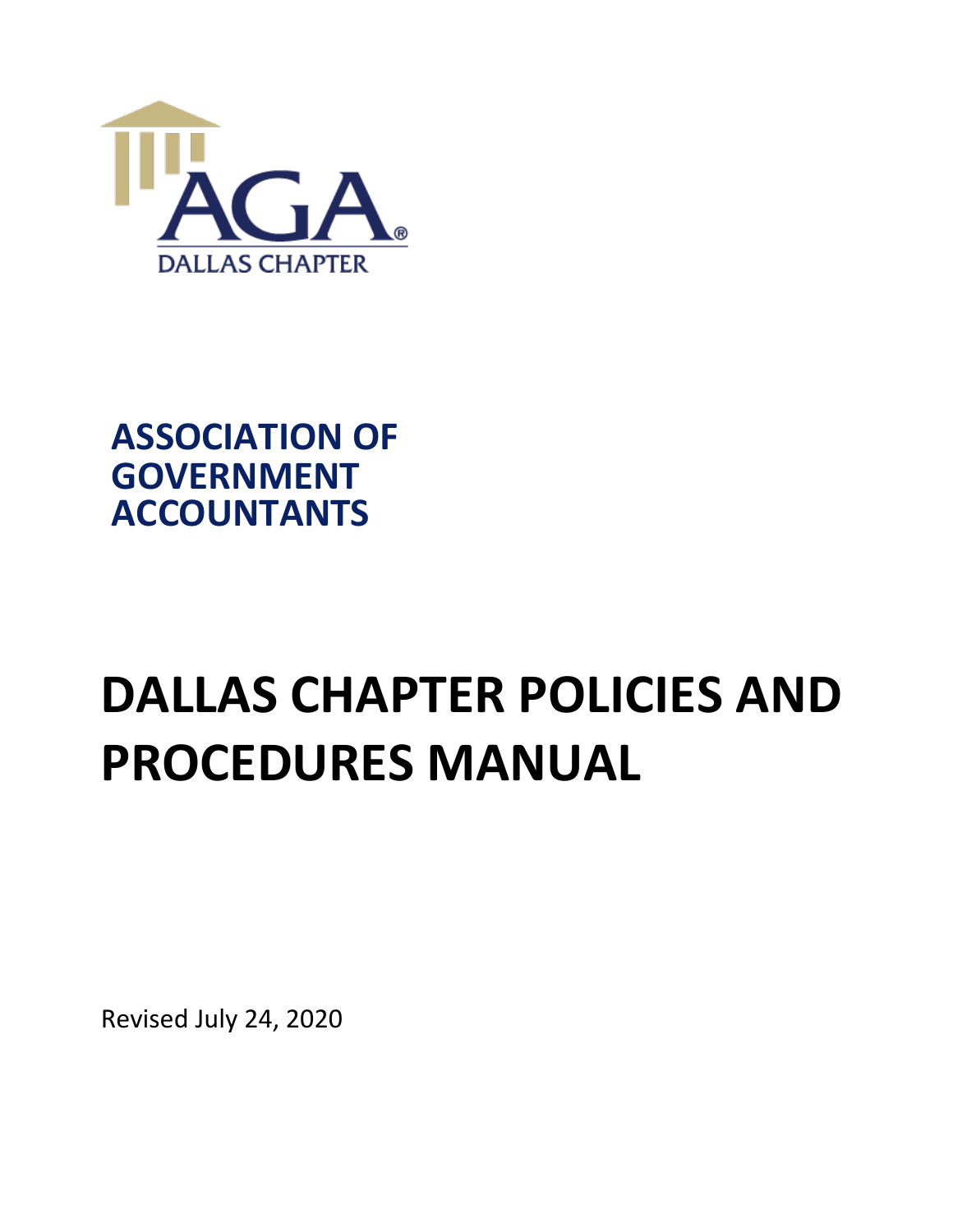## **CONTENTS**

| Texas State Board of Public Accountancy (TSBPA) Continuing Professional Education (CPE) Sponsorship 3 |
|-------------------------------------------------------------------------------------------------------|
|                                                                                                       |
|                                                                                                       |
|                                                                                                       |
|                                                                                                       |
|                                                                                                       |
|                                                                                                       |
|                                                                                                       |
|                                                                                                       |
|                                                                                                       |
|                                                                                                       |
|                                                                                                       |
|                                                                                                       |
|                                                                                                       |
|                                                                                                       |
|                                                                                                       |
|                                                                                                       |
|                                                                                                       |
|                                                                                                       |
|                                                                                                       |
|                                                                                                       |
|                                                                                                       |
|                                                                                                       |
|                                                                                                       |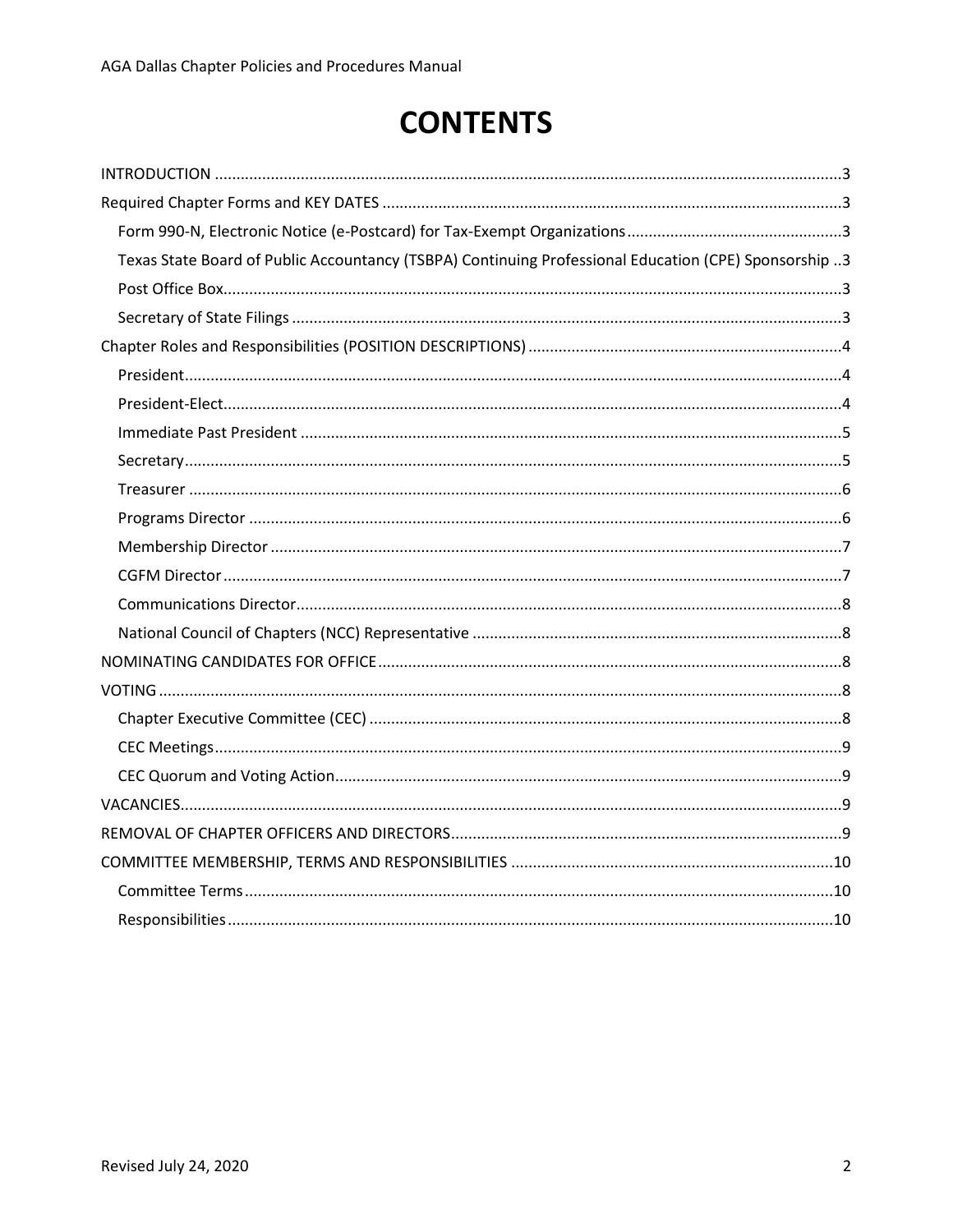## <span id="page-2-0"></span>INTRODUCTION

This document outlines Roles, Responsibilities, Forms and Key Completion dates for the Dallas Chapter of the Association of Government Accountants Chapter Executive Committee (CEC). This document is referred to as the Policy and procedure manual since it is reviewed, updated and ratified by a majority vote on July 24, 2020 by a vote of the Chapter Executive Committee (CEC).

## <span id="page-2-1"></span>REQUIRED CHAPTER FORMS AND KEY DATES

#### <span id="page-2-2"></span>**Form 990-N, Electronic Notice (e-Postcard) for Tax-Exempt Organizations**

- The chapter is Not Required to File Form 990 or Form 990EZ<sup>1</sup>.
- Form 990-N is due every year by the 15th day of the 5th month after the close of our fiscal year which is May 31. **The Form 990-N is due by November 15**. The form cannot be filed before October 11.
- The form is filed electronically by accessin[g https://www.irs.gov/charities-non-profits/annual](https://www.irs.gov/charities-non-profits/annual-electronic-filing-requirement-for-small-exempt-organizations-form-990-n-e-postcard)[electronic-filing-requirement-for-small-exempt-organizations-form-990-n-e-postcard.](https://www.irs.gov/charities-non-profits/annual-electronic-filing-requirement-for-small-exempt-organizations-form-990-n-e-postcard)
- Under Ready to File, click on the link to access the Form 990-N electronic filing system page.

#### <span id="page-2-3"></span>**Texas State Board of Public Accountancy (TSBPA) Continuing Professional Education (CPE) Sponsorship**

- The Dallas chapter term of registration is from  $10/1/20XX 9/30/20XX$  each year.
- The TSBPA generally sends the chapter the renewal application to the chapter's PO Box in late August.
- The chapter must complete the application and submit it to the TSBPA along with the payment before the term of registration expires each year on 9/30/20XX.
- **The application has a due date of 9/30/20XX to complete and return.**

#### <span id="page-2-4"></span>**Post Office Box**

- The Dallas chapter PO Box is an annual renewal and fee, typically in late August.
- **The annual renewal occurs one year from the date of the current renewal.**
- The renewal date in a subsequent year may vary based on the actual renewal date in the current year (i.e., the renewal date will not always be the same date but is typically in late August).

#### <span id="page-2-5"></span>**Secretary of State Filings**

- The Dallas AGA chapter is organized and filed with the Texas SoS as a domestic nonprofit corporation (original filing on March 30, 1977).
- The Texas Business Organizations Code requires every domestic or foreign filing entity (the chapter qualifies as a domestic filing entity) to maintain a registered agent and office in Texas.
- The chapter must keep the registered agent updated.
- **The chapter, at the same time it submits the new CEC member list to AGA National, reviews the registered agent and determines if it should be updated with the SoS.**
- The SoS sends official notices to the corporation (i.e., the chapter) through the registered agent and registered office address.
- The chapter is required by law to file an informational report (Form 802 Periodic Report of a Nonprofit Corporation) not more than once every four years upon request by the SoS.

<sup>1</sup> [https://www.irs.gov/charities-non-profits/annual-electronic-filing-requirement-for-small-exempt-organizations](https://www.irs.gov/charities-non-profits/annual-electronic-filing-requirement-for-small-exempt-organizations-form-990-n-e-postcard)[form-990-n-e-postcard](https://www.irs.gov/charities-non-profits/annual-electronic-filing-requirement-for-small-exempt-organizations-form-990-n-e-postcard)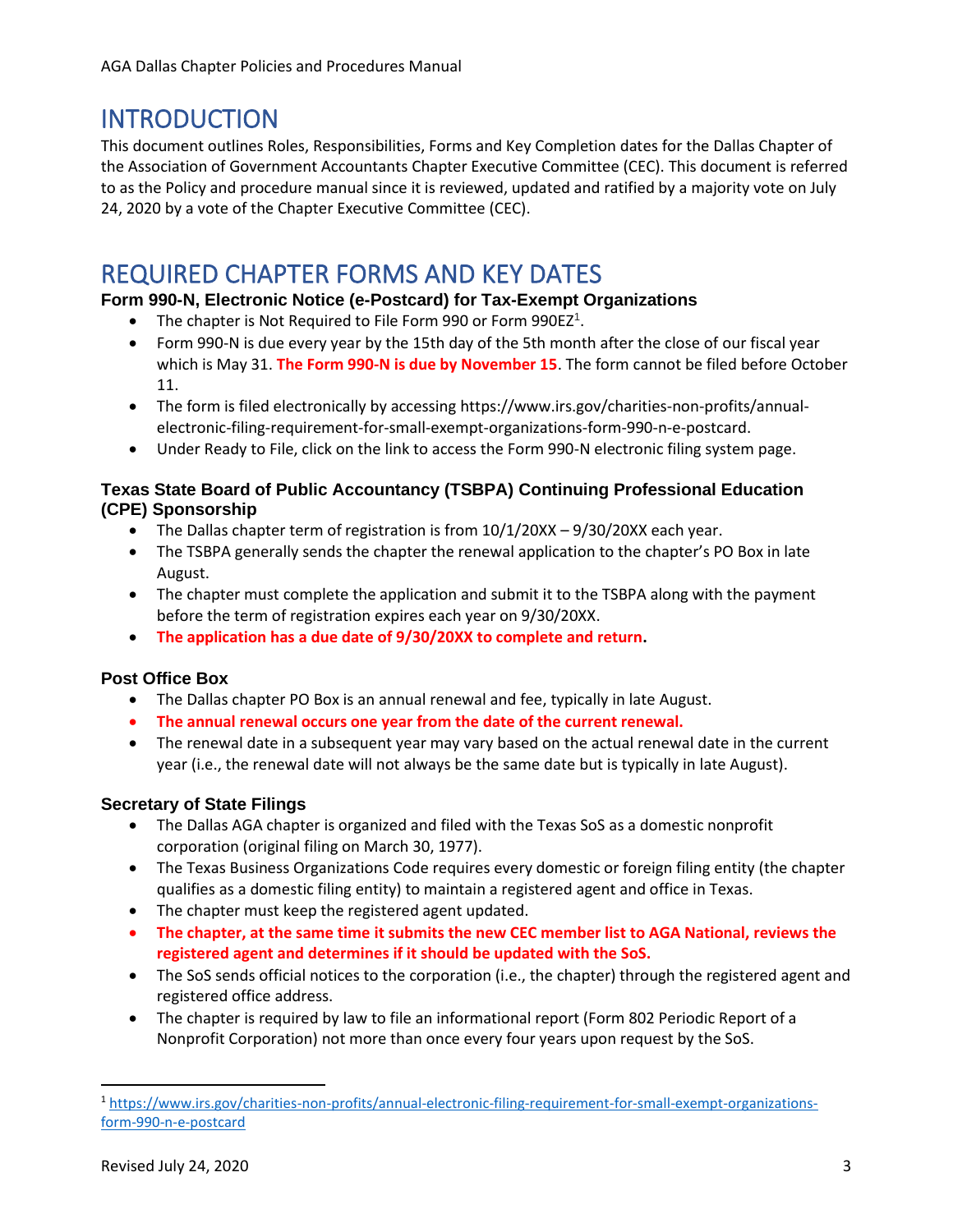• This is in response to the SoS requesting the report, which the SoS will do by sending a request to the registered agent at the registered office address.

## <span id="page-3-0"></span>CHAPTER ROLES AND RESPONSIBILITIES (POSITION DESCRIPTIONS)

Note: Tasks denoted in Blue are critical.

#### <span id="page-3-1"></span>**President**

The chapter President leads and directs the chapter through its various programs and events. Responsibilities include:

- Initiate monthly CEC meetings (in-person or conference call), and prepare the meeting agendas.
- Ensure Chapter and Membership adheres to the national and chapter bylaws, as well as resolutions and rules regulating the administration of the chapter.
- Keep the National Council of Chapters (NCC) Representative informed about chapter activities.
- Call meetings of the membership as prescribed in the chapter bylaws or as may be deemed necessary, and preside at these meetings.
- Appoint committee chairs, as prescribed in the chapter bylaws.
- Serve as an ex-officio member of all committees.
- Monitor the election of chapter officers.
- Champion the AGA and Dallas chapter with employers, colleges and universities, the media, etc.
- Maintain chapter registration with the TSBA in order to offer CPE credits to chapter members.
- Provide oversight of mission critical tasks and activities of each CEC position to promote their timely and accurate completion.
- Prepare, update and maintain a rolling three-year plan for the chapter with objectives and key actions. Circulate the plan and periodic updates, as necessary, for review and approval by the CEC.
- Monitor and assess chapter progress against the chapter plan and initiate action as needed to adjust the plan and/or chapter performance.
- In coordination with the CEC, identify and register three individuals for attendance at the annual AGA LEAD (one will be the President-Elect, one is the National Council of Chapters (NCC) Representative, one is to be determined by the CEC—generally the Treasurer-Elect).
- Monitor chapter compliance with IRS tax filing requirements and TSBPA CPE sponsorship requirements and initiate corrective action when necessary.

#### <span id="page-3-2"></span>**President-Elect**

The chapter president-elect assists the chapter president to prepare for the next year when they become President. Responsibilities include:

- Attend CEC Meetings
- Participate in AGA's annual leadership training (i.e., LEAD).
- Assist the chapter president and other officers, chairs and directors in carrying out their duties.
- Accept assigned specific functions from the chapter president.
- Provide direction in selecting officers and directors for the next year.
- If the Chapter President's position becomes vacant, discharge the responsibilities of the office of the President until the expiration of the President's term or until the election of a Chapter President to complete the term.
- Monitor chapter succession planning and initiate actions to fulfil vacant and/or upcoming CEC positions.
- Monitor transition activities to promote continuity and reduce impact of CEC turnover between program years.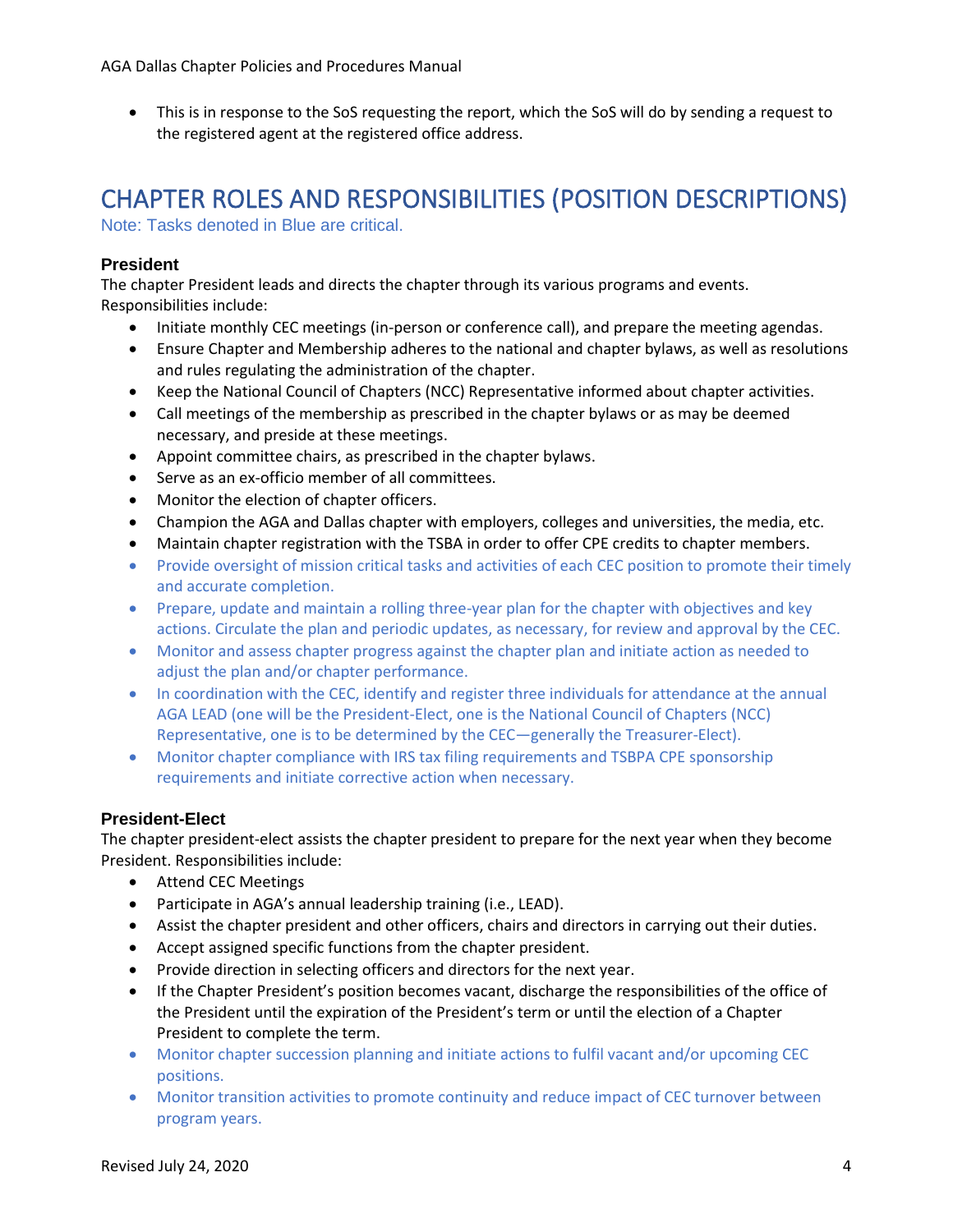- In coordination with the Membership Director, spearhead monthly email messages to members promoting the chapter, upcoming events and other items of interest.
- Serve as Chair of the Achievements in Chapter Excellence Committee, promoting achievement of the chapter's ACE goal for each year.
- Manage, or delegate responsibility for and provide oversight of, ACE reporting activities to AGA National.
- Identify and train a successor President-Elect for the next program year.

#### <span id="page-4-0"></span>**Immediate Past President**

The Immediate Past President consults with the Chapter President and provides feedback on Chapter operations. Specific duties of the Past President include:

- Attend CEC Meetings
- In coordination with the President-Elect, monitor the Chapter Recognition Program, promoting achievement of the chapter's CRP credit goal for each year. Manage, or delegate responsibility for and provide oversight of, CRP reporting activities to AGA National.
- In coordination with the President, monitor chapter compliance with IRS tax filing requirements and TSBPA CPE sponsorship requirements and initiate corrective action when necessary.
- Check the post office box in the event that the Treasurer is unable to do so.
- In coordination with the President-Elect, help ensure transition activities between roles and program years are executed to promote continuity, including the archival of supporting documentation.

#### <span id="page-4-1"></span>**Secretary**

The chapter secretary provides continuity between years and record keeping. Responsibilities include:

- Attend CEC Meetings
- In coordination with the chapter president, issue notices of meetings; prepare the meeting agenda, keep a record of attendance; and prepare the minutes.
- Maintain the minutes of the CEC meetings, obtain approval of the minutes by the CEC, and publish the minutes in the chapter newsletter and/or on the chapter website.
- Serve as a communications liaison between the chapter, the NCC Representative and the national office.
- Serve as custodian of the official chapter files.
- Document and circulate for review and approval meeting minutes within ten business days of each meeting. Upon CEC approval, provide the meeting minutes to the webmaster for posting to the website.
- Initiate an annual CEC review of the bylaws to determine if updates are necessary. Spearhead the update process by soliciting updates from the CEC, incorporating the updates in the bylaws document, and circulating the updated document to the CEC for review, comment, and vote.
- In coordination with the President and Treasurer, prepare the annual registration form for TSBPA CPE sponsorship, obtaining the President's signature on the form and payment from the Treasurer, and submit to the TSBPA for approval before September 30 of each program year.
- Support the Programs Director as needed in preparing name tags, CPE certificates, evaluation forms, certificates of recognition for speakers and other documentation as necessary for monthly, quarterly and/or annual CPE events.
- Initiate an annual review of the Secretary of State (SoS) filings, in particular the registered agent, and determine, in coordination with the CEC, necessary updates to SoS filings to be made on behalf of the chapter.
- Identify and train a successor Secretary for the next program year.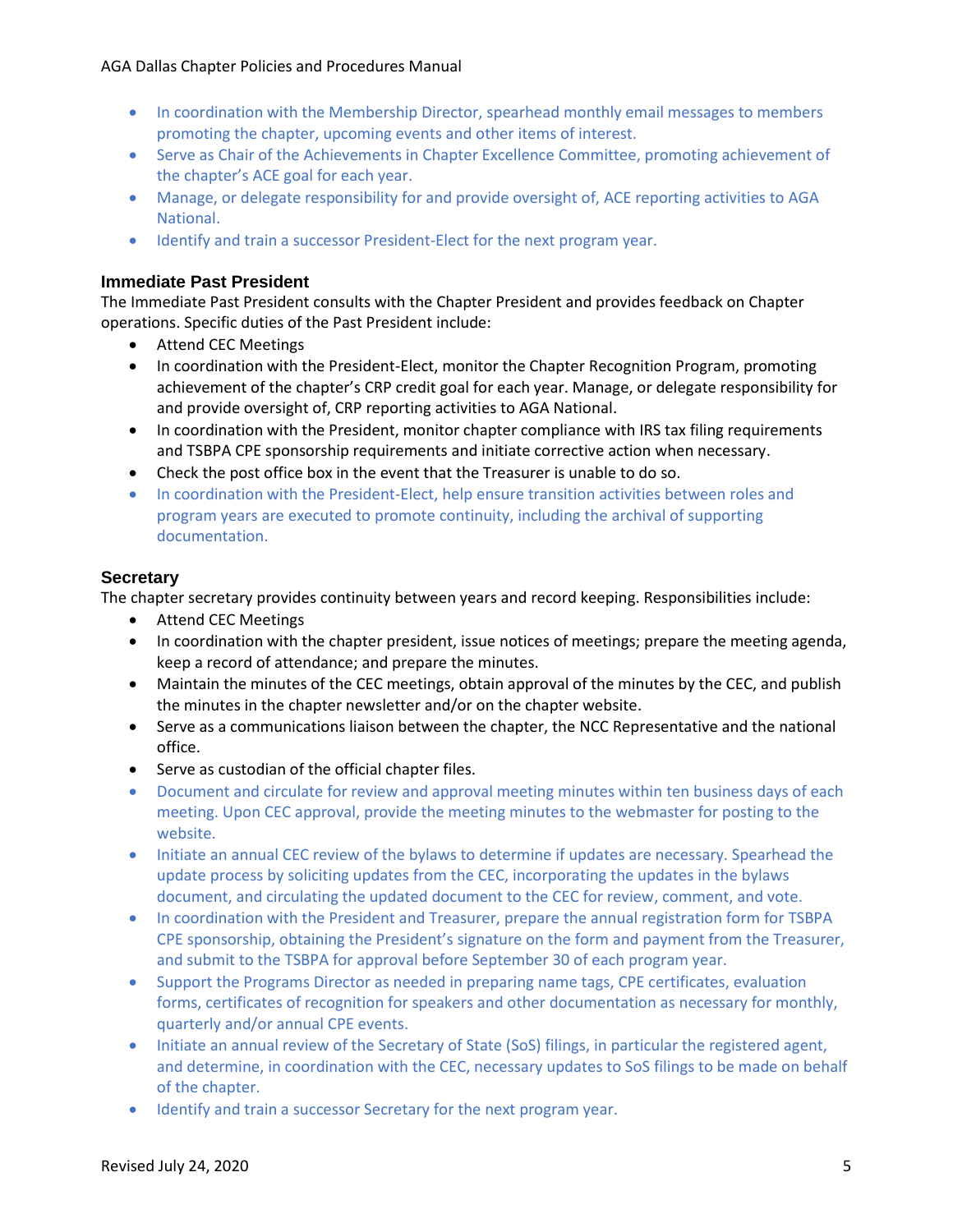#### <span id="page-5-0"></span>**Treasurer**

The Chapter Treasurer is the custodian of chapter funds and is responsible for chapter financial records and reports, including the maintenance of adequate records of all transactions involving chapter funds. Responsibilities include:

- Attend CEC Meetings
- Prepare the chapter's annual budget.
- Make the chapter's books and records available to the CEC at any time. These books and records are subject to external review annually.
- Follow the guidance documented in the AGA's Resources and Guidelines for Chapter Treasurers, prepared by AGA National Office and Finance and Budget Committee.
- Make disbursements from the chapter bank account for expenses approved by the CEC.
- File the IRS Form 990-N for each chapter fiscal year end, within five months of the close of the chapter fiscal year end.
- Safeguard and deposit chapter receipts in the chapter bank account within five business days of collection<sup>2</sup>.
- Remit payment either through check or electronic funds transfer for all chapter expenses in full by the due date stated on the invoice<sup>3</sup>.
- For each chapter event, process an invoice, if applicable, to each registered attendee within five business days of registration and monitor/follow up as needed to collect<sup>4</sup>.
- Prepare a monthly and annual statement of activity that encompasses all financial activity for the reporting period across all chapter accounts (savings, checking, PayPal, Eventbrite, petty cash) and submit to the CEC for review by the tenth day following the end of the reporting period.
- If the CEC determines an analysis is warranted, coordinate with another chapter to request an annual external analysis of the Dallas chapter's financial activity and to prepare a letter documenting the outcome of this effort.
- Renew, on an annual basis, the chapter's PO Box.
- Identify and train a successor Treasurer for the next program year.

#### <span id="page-5-1"></span>**Programs Director**

The programs director develops a set of programs for general chapter membership through meetings and other activities. Responsibilities include all aspects of planning continuing professional education events and social events including:

- Attend CEC Meetings
- Spearhead event planning sessions with CEC members and other volunteers for monthly, quarterly and/or annual events to identify session topics and potential speakers (for education events) and locations and activities for social events.
- Identify event planning actions and assign responsibility to CEC members and other volunteers for execution.
- Hold regular progress meetings (either conference calls or via emails) to assess progress and status of planned events.
- Follow up on overdue or outstanding planned event actions.
- Negotiate services and rates with the event location (e.g., City Club).

<sup>&</sup>lt;sup>2</sup> If the Treasurer is unable to make the deposit, in coordination with the President, arrange for another CEC member to make the deposit within the five business day timeframe.

<sup>&</sup>lt;sup>3</sup> If the Treasurer is unable to remit payment by the due date, in coordination with the President, arrange for another CEC member to remit payment.

<sup>4</sup> If the Treasurer is unable to attend the event, in coordination with the President, arrange for another CEC member to attend and collect the cash/checks remitted.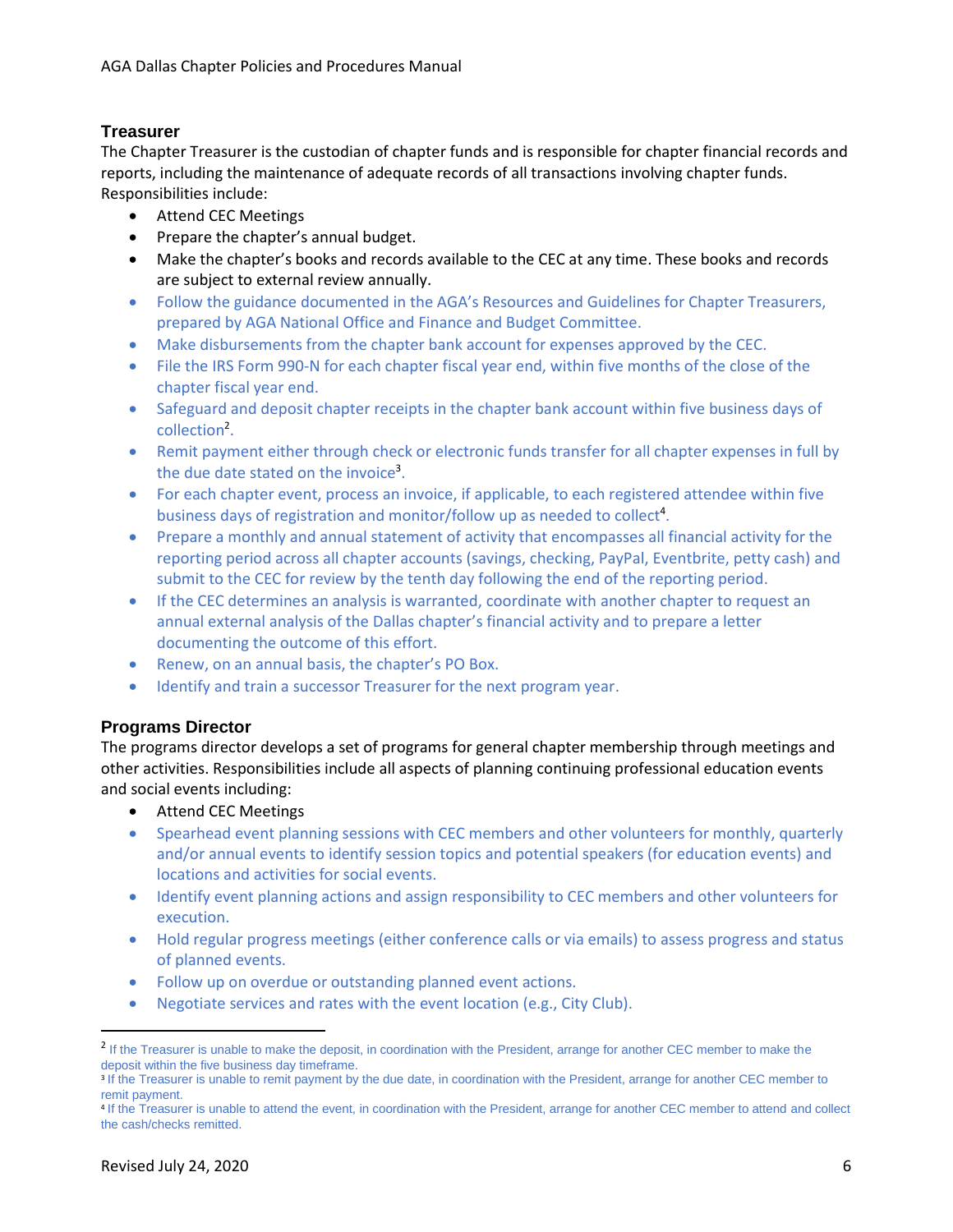#### AGA Dallas Chapter Policies and Procedures Manual

- Provide and maintain the official sign in / attendance sheet for attendees that will be used as the basis for awarding CPE certificates.
- In coordination with the Secretary, prepare and distribute name tags, CPE certificates, evaluation forms, speakers recognition certificates and other documentation for monthly, quarterly and/or annual CPE events.
- In coordination with CEC members and other volunteers, provide informational material from AGA National, AGA lapel pins, CGFM recognition ribbons, pens, bags and other AGA/CGFM promotional giveaways to event attendees.
- Attend the events and greet each attendee.
- Obtain or solicit other volunteers for assistance.
- Prepare the annual registration form for CPE sponsorship, obtaining the President's signature on the form and payment from the Treasurer, and submit to the TSBPA for approval before September 30 of each program year.
- Identify and train a successor for the next program year.

#### <span id="page-6-0"></span>**Membership Director**

The membership director is responsible for attracting new members to the chapter and retaining current members. Responsibilities include:

- Attend CEC Meetings
- Distribute membership applications to potential members.
- Notify members that have not renewed of their status and encourage renewal.
- Analyze membership reports for trends, errors and make any required corrections.
- Contribute to the membership column of the chapter newsletter by announcing any new members or CGFM's.
- Invite new members to attend chapter activities, education sessions, etc. and to serve as volunteers for event planning.
- Maintain a current email distribution list of members and other potential members (e.g., past event non-member attendees).
- Send email to new members upon notification from AGA. This should include any individual joining or transferring to the Dallas chapter.
- In coordination with the Communications Director, spearhead monthly email messages to members that promote the chapter, upcoming events and items of interest.
- Lead membership planning sessions with CEC members to identify and discuss ways to attract and retain members.
- In coordination with the Communications Director, identify members for recognition at chapter events and/or in the monthly newsletter.
- Identify and train a successor Membership Director for the next program year.

#### <span id="page-6-1"></span>**CGFM Director**

The CGFM Coordinator serves as a leader to promote the CGFM credential to members and non-members by:

- Attend CEC Meetings
- Supporting individuals striving to attain the CGFM
- Answering questions raised by current and potential CGFMs
- Setting up training sessions.
- Promoting the CGFM to the government accountability community.
- Preparing a budget to cover anticipated expenditures.
- Recognizing new CGFMs in the newsletter and on the website.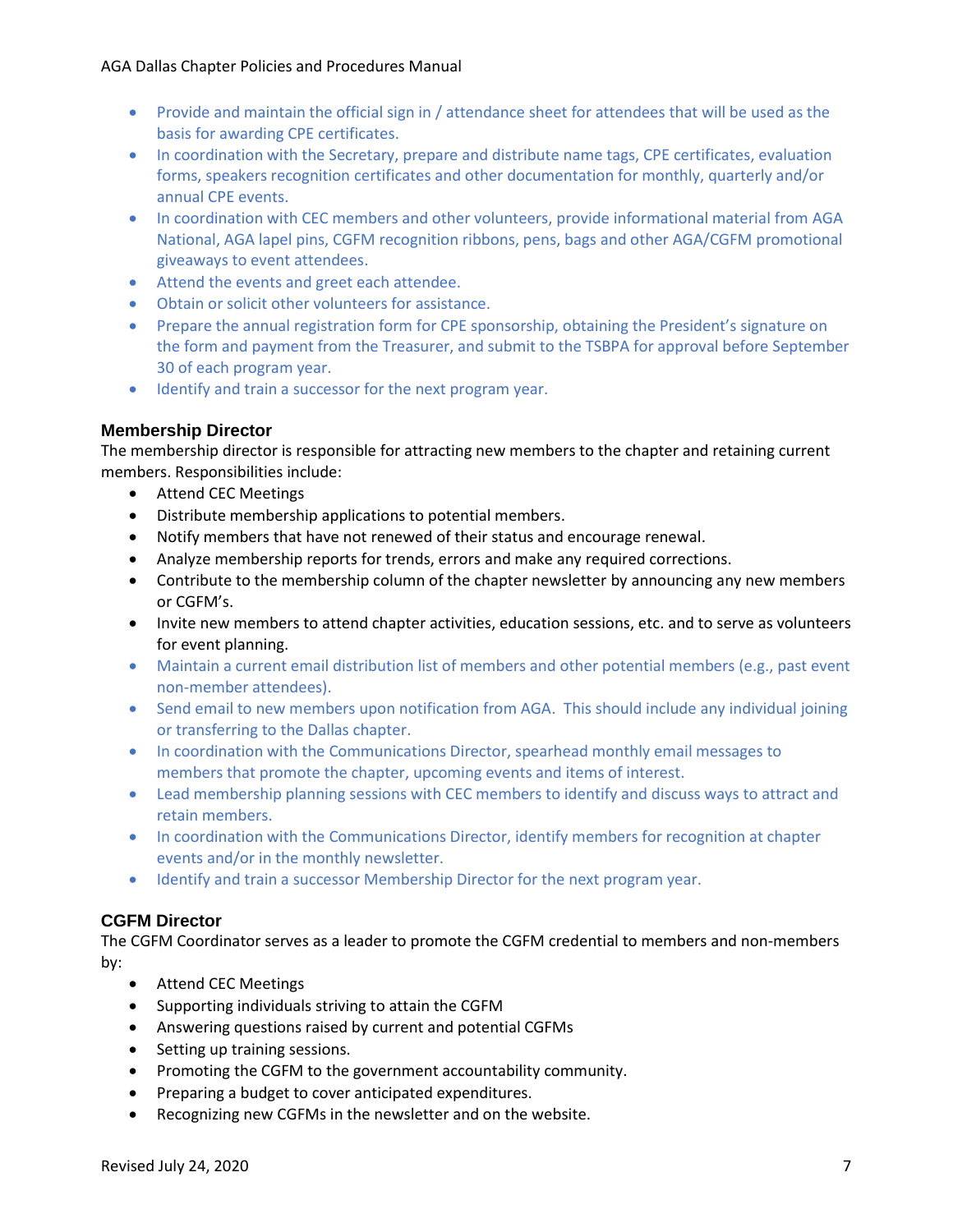- Submitting an annual plan to the President outlining the Chapter's CGFM activities by September 30.
- Providing CGFM brochures at meetings and training sessions.

#### <span id="page-7-0"></span>**Communications Director**

- Attend CEC Meetings
- The chapter Communications Director writes and creates the chapter newsletter that is distributed to members while ensuring the chapter's website remains attractive to communicate with current and potential members.
- Develop content for a monthly or quarterly newsletter that includes chapter news, member highlights, volunteer opportunities, and CEC positions that need to be filled.
- Conduct a monthly review of the chapter website to maintain the accuracy of chapter leadership roles, names and contact information.
- Make and/or initiate with AGA National any required website updates.
- Solicit ideas for website content. Discuss ideas with the CEC during monthly meetings or via email communications and initiate action to update the website based on CEC feedback and consensus.
- Post CPE event materials (including agendas, speaker bios, session presentation materials, etc.) to the training webpage. This is generally completed within three business days upon receipt from the event's coordinator.
- Maintain historical electronic records necessary to support CPE sponsorship (sign in sheets, evaluation forms, etc).

#### <span id="page-7-1"></span>**National Council of Chapters (NCC) Representative**

- Attend CEC Meetings
- Participate in AGA's annual leadership training (i.e., LEAD).
- Attend obtain an approved alternate for all NCC meetings, as required.
- Communicate AGA programs and initiatives to the chapter. Secure chapter involvement, as required.
- <span id="page-7-2"></span>• Serve as a resource to, and provide support for, the CEC.

## NOMINATING CANDIDATES FOR OFFICE

- Any CEC member may nominate a Member for a CEC office. Such nominations must reflect the willingness of the individual to serve and should be filed with the Chapter President-Elect by February 15 of any year<sup>5</sup>.
- To be eligible for nomination as President-Elect, Secretary or Director in the Chapter, a member must be a member in good standing of the AGA and the Dallas Chapter.
- The nominating CEC member shall ensure that the professional background of the President-Elect, Secretary, and Directors are commensurate with the duties of these positions.

## <span id="page-7-3"></span>VOTING

#### <span id="page-7-4"></span>**Chapter Executive Committee (CEC)**

• The governing body of the Chapter shall be the CEC (which will consist of the Officers and Directors as referenced in Article VI of the chapter bylaws),

<sup>5</sup> Nominations may be made to the Chapter President in the event that President-Elect is vacant.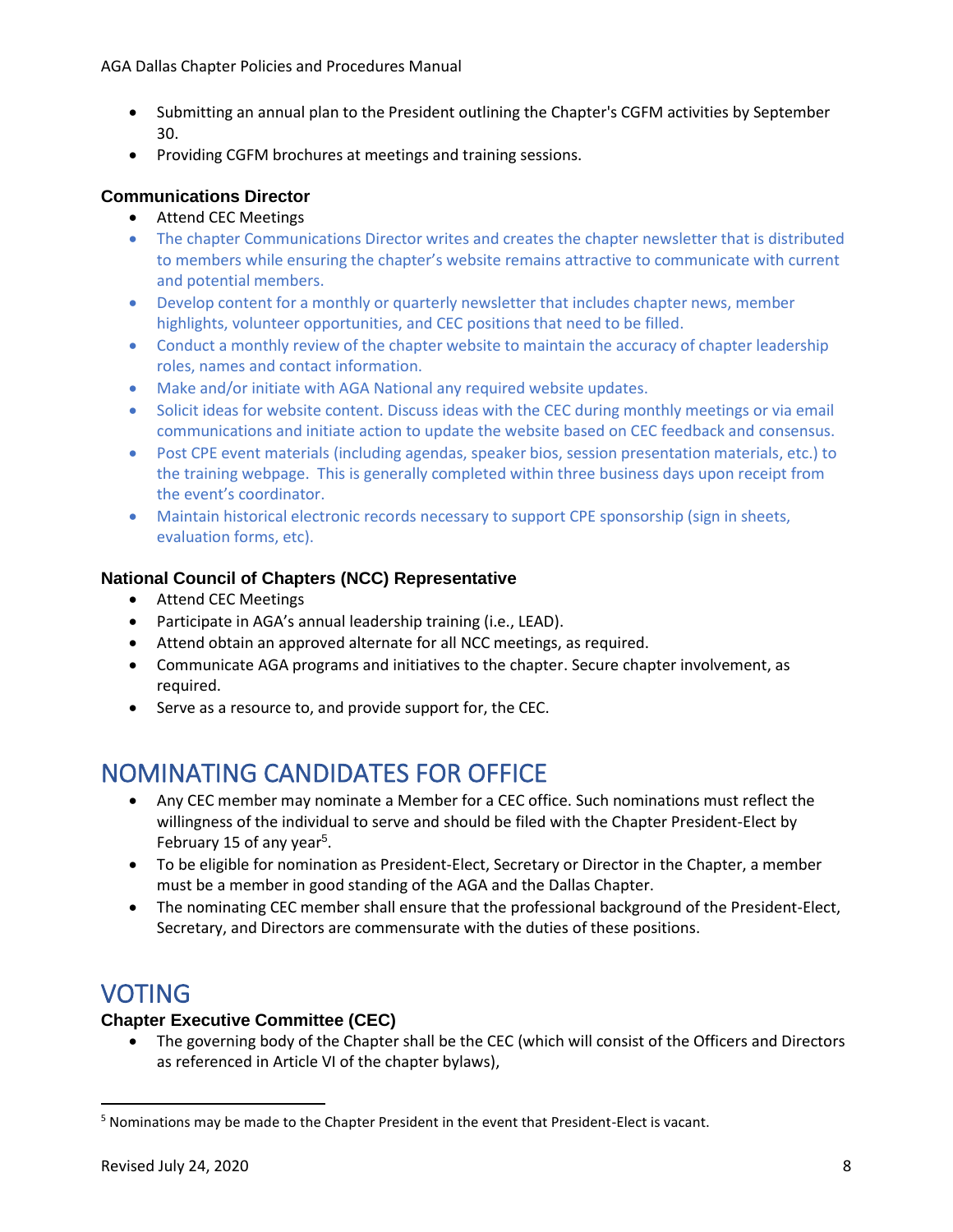AGA Dallas Chapter Policies and Procedures Manual

- Each CEC member shall have one vote.
- Officers and Directors must be a member in good standing of the Association and the Chapter.
- If the Chapter President is absent from the CEC meeting, the officer to preside shall be determined in the following succession: Chapter President-Elect, Immediate Past Chapter President, Secretary, or Treasurer.
- A quorum required to be present for the meeting.

#### <span id="page-8-0"></span>**CEC Meetings**

Meetings of the CEC are strongly recommended to be held at least monthly on such date, time, and manner as may be designated by the Chapter President and/or designee.

#### <span id="page-8-1"></span>**CEC Quorum and Voting Action**

- A quorum for a CEC meeting is at least one-third of the voting members of the CEC.
- Except as otherwise provided in this policy and procedures manual, matters requiring a vote by the CEC shall be approved by a majority of voting members present for which a quorum is present. The exceptions to the majority rule, which require approval of two-thirds of the voting members, are removal of Chapter Officers or Directors (see Article VI, Section 3) and setting the annual Chapter dues rate (see Article XII).
- In lieu of a meeting, the Chapter President may call for a poll vote (via mail, email or phone) on matters requiring a CEC vote.
- Unless precluded by other sections of this policy and procedures manual and without limitations regarding other matters, the CEC shall have responsibility for the following matters, based on voting as prescribed in this Article:
- Promulgate the policies and programs of the Association and the Chapter.
- Adopt an Annual Budget and approve revisions thereof in excess of ten percent of budgeted expenditures.
- Establish a Chapter dues schedule for all classes of Chapter members.
- Develop a Policy and Procedures Manual for the Chapter.
- Ensure the Chapter's Policy and procedure manual is implemented through voting.
- Approve all changes to the Policy and Procedure manual.
- Review all actions and programs of the Chapter's Committees and Task Forces. Note: The CEC may require Committees or Task Forces to appear before it at appropriate times.

### <span id="page-8-2"></span>**VACANCIES**

In the event of a vacancy occurring in an Officer or Director position, the position will remain vacant until filled, or if the functions are critical (Treasurer, Secretary, Communications, and President) they must be filled by other CEC members.

## <span id="page-8-3"></span>REMOVAL OF CHAPTER OFFICERS AND DIRECTORS

A member of the Chapter Executive Committee may be removed for any reason by vote of two-thirds of the voting CEC members.